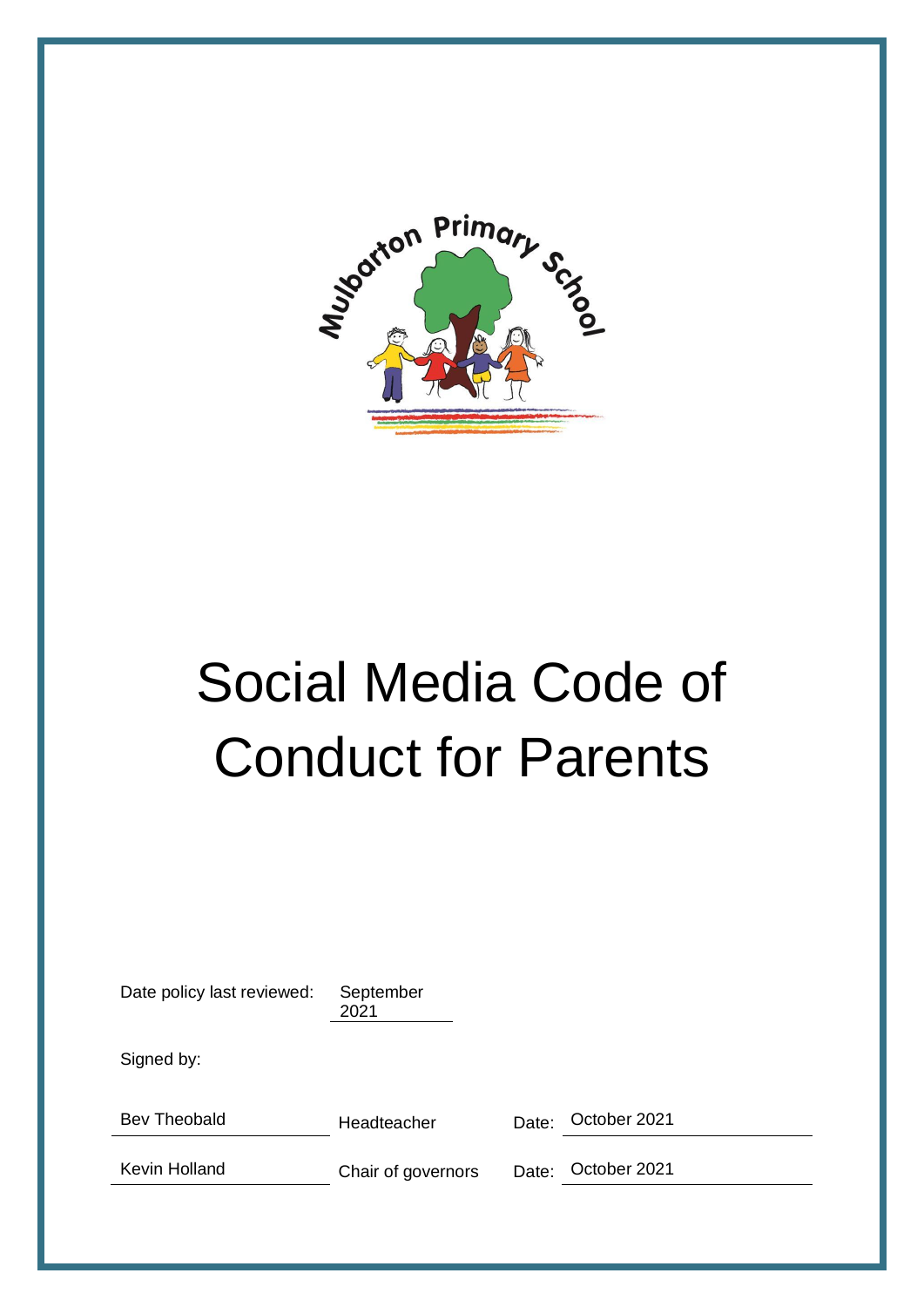## **Contents:**

#### [Statement of intent](#page-2-0)

1. **Legal framework** 

Last : 16 June 2021

- 3. [Online messaging](#page-3-2)
- 4. [Photography and images](#page-4-0)
- 5. [Responsibility](#page-4-1)
- 6. [Monitoring and review](#page-5-0)

#### **Appendices**

- a. [Acceptable Use of Social Media Letter to Parents](#page-6-0)
- b. [Parent Declaration Form](#page-7-0)

2. Online safety and social media [conduct](#page-3-1)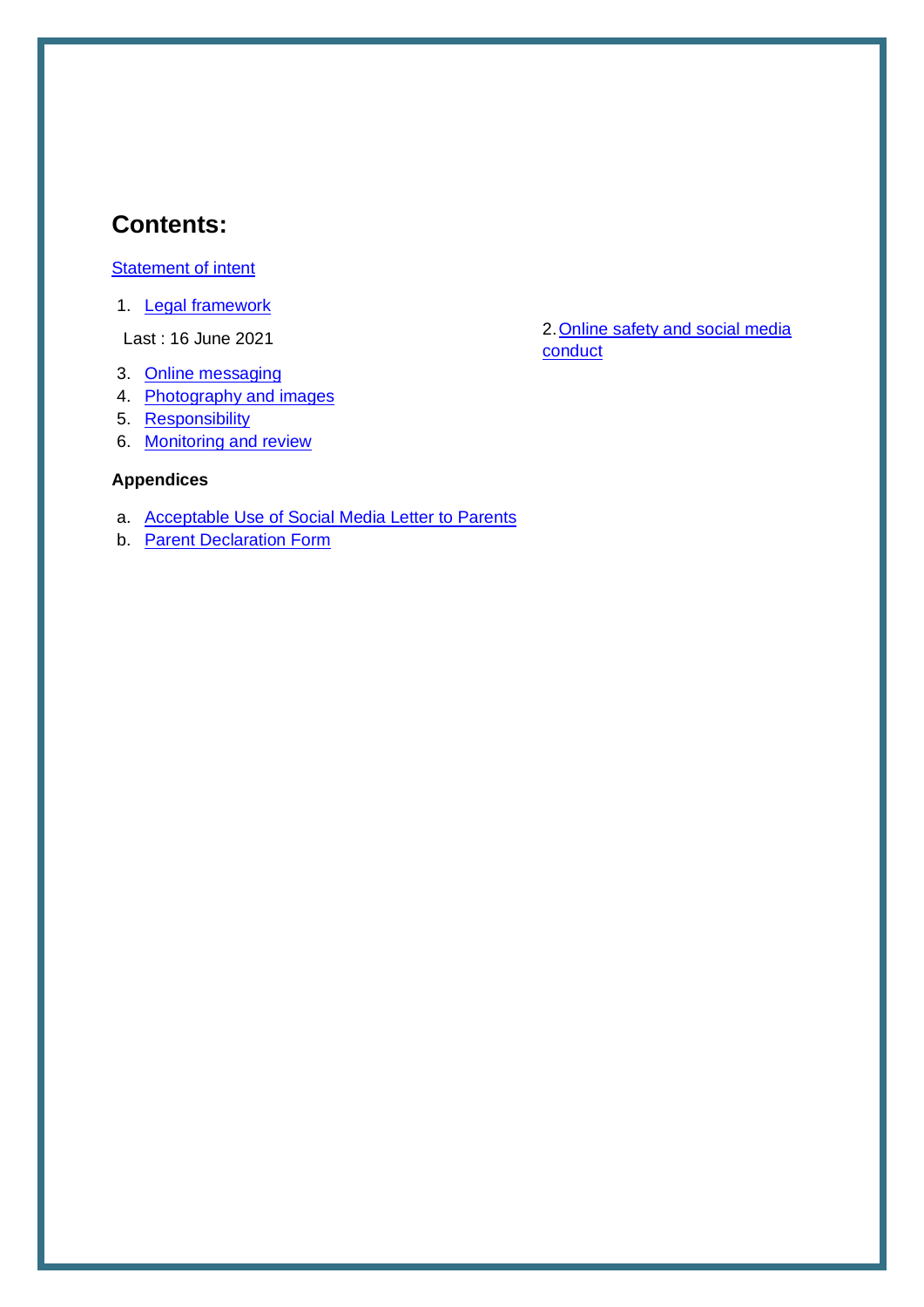#### <span id="page-2-0"></span>**Statement of intent**

Mulbarton primary school understands the benefits of using social media; however, if misused, the school community can be negatively affected, such as damage to the school's reputation.

This code of conduct sets out clear procedures for how we expect parents to conduct themselves on social media and when using messenger apps, with regard to the school and its reputation.

We ask that parents read this document, complete the declaration form and ensure that they always act in accordance with the stipulations detailed below.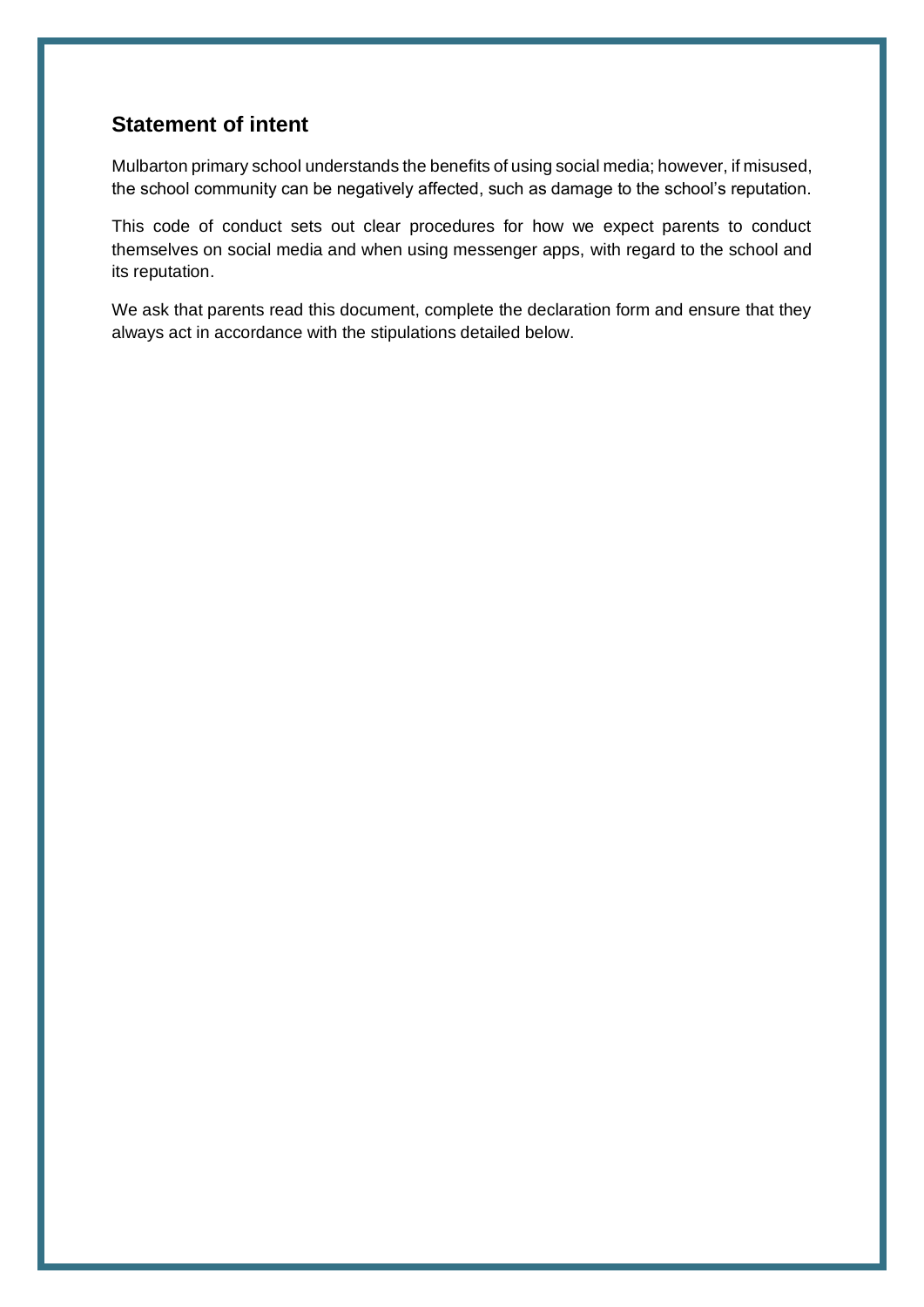## <span id="page-3-0"></span>**1. Legal framework**

This document has due regard to all relevant legislation and statutory guidance including, but not limited to, the following:

- Data Protection Act 2018
- UK General Data Protection Regulation (GDPR)
- Protection of Freedoms Act 2012

This document operates in conjunction with the following school policies:

- Complaints Procedure Policy
- Social Media Policy
- Data Protection Policy
- Photography Policy
- Pupil Code of Conduct

### <span id="page-3-1"></span>**2. Online safety and social media conduct**

The school expects parents to behave in a civilised nature online and will not tolerate any of the following online behaviour:

- Posting defamatory content about parents, pupils, the school or its employees
- Complaining about the school's values and methods on social media
- Posting content containing confidential information regarding the school or any members of its community, e.g. a complaint outcome
- Contacting school employees through social media, including requesting to 'follow' or 'friend' them, or sending them private messages
- Creating or joining private groups or chats that victimise or harass a member of staff or the school in general
- Posting images of any staff members or pupils without their prior consent

Parents' social media usage will be in accordance with the school's Social Media Policy. The school retains the right to request that any damaging material is removed from social media websites.

If parents wish to raise a complaint, the school has a Complaints Procedures Policy in place.

Breaches of this code of conduct will be taken seriously by the school and, in the event of illegal, defamatory, or discriminatory content, breaches could lead to prosecution. Parents are instructed not to post anonymously or under an alias to evade the guidance given in this code of conduct.

### <span id="page-3-2"></span>**3. Online messaging**

The school expects parents to use messaging apps, such as WhatsApp, for purposes beneficial to themselves and the school, and will not accept any of the following behaviour:

- Sending abusive messages to fellow parents
- Sending abusive messages to members of staff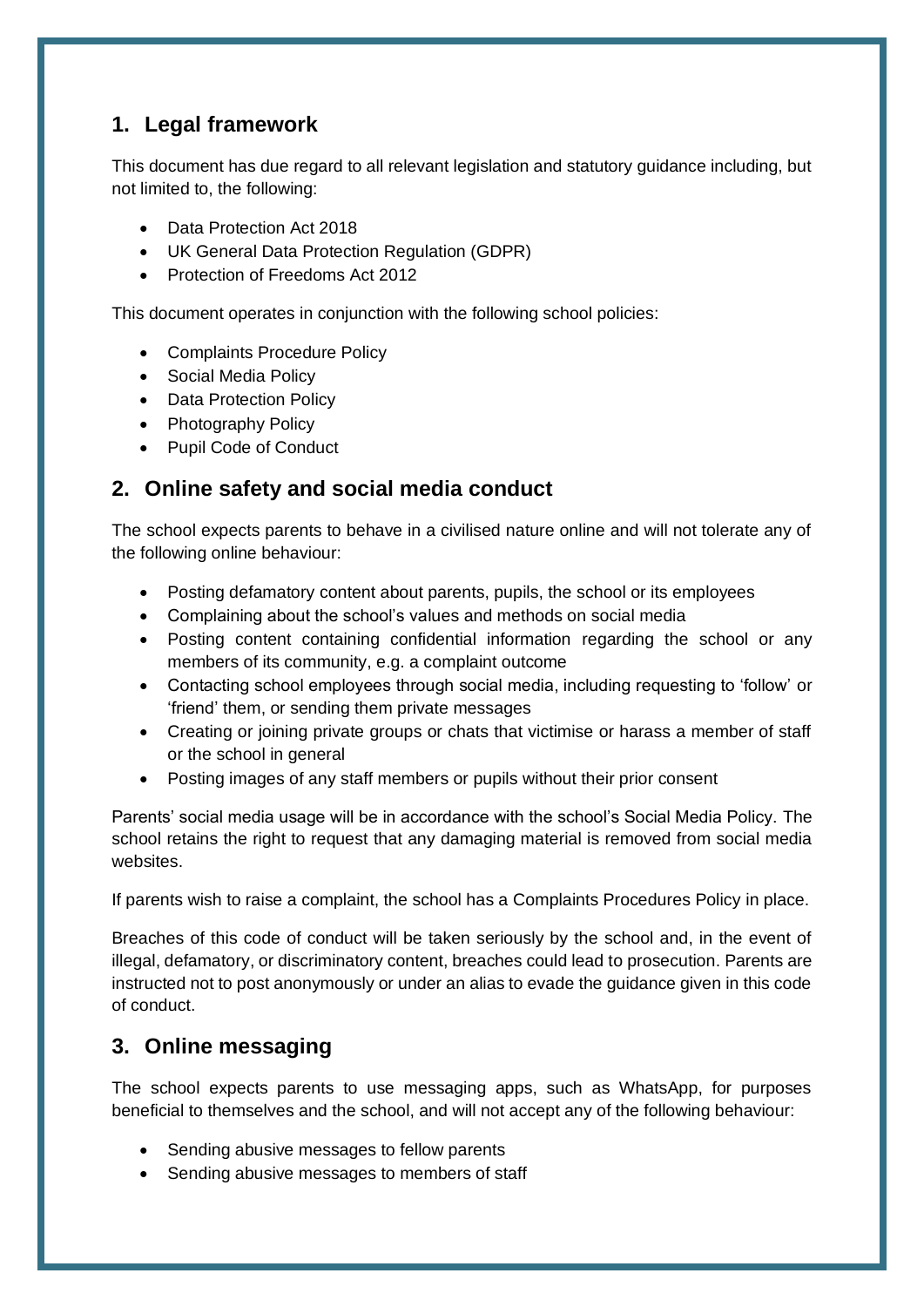- Sending frequent messages to members of staff
- Sending abusive messages about members of staff, parents, pupils or the school
- Sharing confidential or sensitive information about members of staff, parents, pupils or the school
- Bringing the school or its staff into disrepute

The school appreciates the simplicity and ease of instant messaging; keeping in contact outside of school can benefit the school community by keeping it closer. The school does not, however, condone parents sending frequent and unimportant messages to staff. Parents should understand that staff should not be contacted outside of working hours. If parents wish to talk to staff, parents should arrange a meeting with the teacher by speaking to the school office.

Should any problems arise from contact over messaging apps, the school will act quickly by contacting parents directly, to stop any issues continuing. The school can request a meeting with parents if any misconduct, such as sending abusive messages or posting defamatory content, occurs online.

The school's complaints procedure will be followed as normal if any members of the parent teacher association or governing board cause any issues through their conduct whilst using online messaging.

The headteacher can, with the permission of the parent, view messages sent between members of the parental body to deal with problems quickly and effectively.

The headteacher can request that 'group chats' are closed down should any problems continue between parents or parental bodies.

### <span id="page-4-0"></span>**4. Photography and images**

Parents may be permitted to take photos of their children at certain school events, such as sports day or during a theatre production; however, parents are only able to take photos of their own children, and should only share photos of their own children on social media.

Parents must not take photos of other children, staff members or volunteers, nor post them on social media without the consent of those within the images or, where applicable, their parents.

During events outside of school, such as dropping children off at the school gate, or whilst visiting the school, parents must not take photos of any members of the school community, nor share these photos on social media.

More information can be found within the school's Photography Policy.

### <span id="page-4-1"></span>**5. Responsibility**

Parents are responsible for supporting the school by monitoring their own use of social media and online messaging. Parents must adhere to the Social Media Code of Conduct for Parents at all times.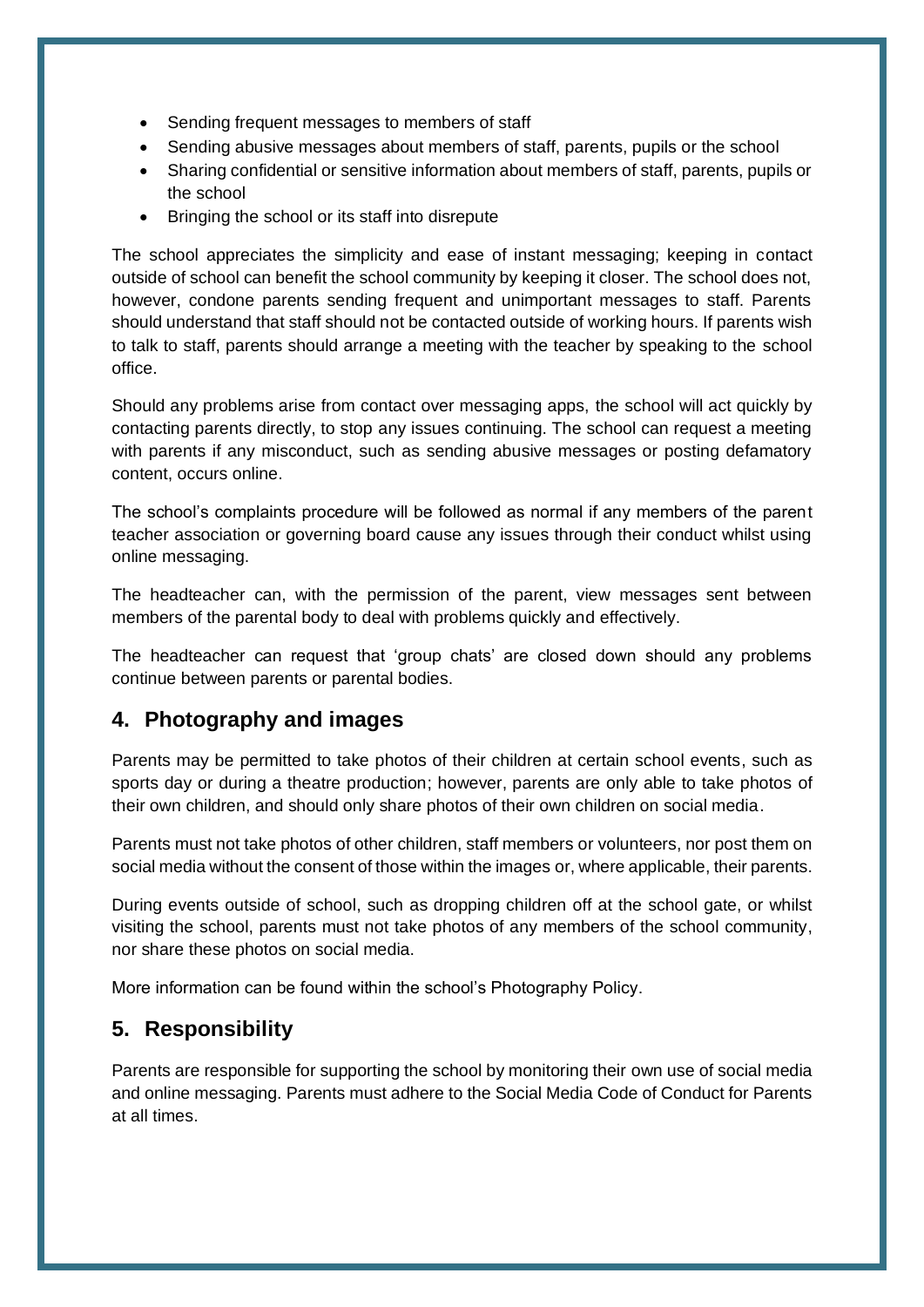Parents are responsible for ensuring they support the school by monitoring their children's use of social media and online messaging. Parents must support their children in adhering to the Pupil Code of Conduct.

#### <span id="page-5-0"></span>**6. Monitoring and review**

The headteacher will review this code of conduct on an annual basis and will communicate any changes to all teachers and parents.

The next scheduled review date for this document is October 2022.

All parents will be required to read this code of conduct and sign the Parental Declaration [Form](#page-7-0) should any changes be made.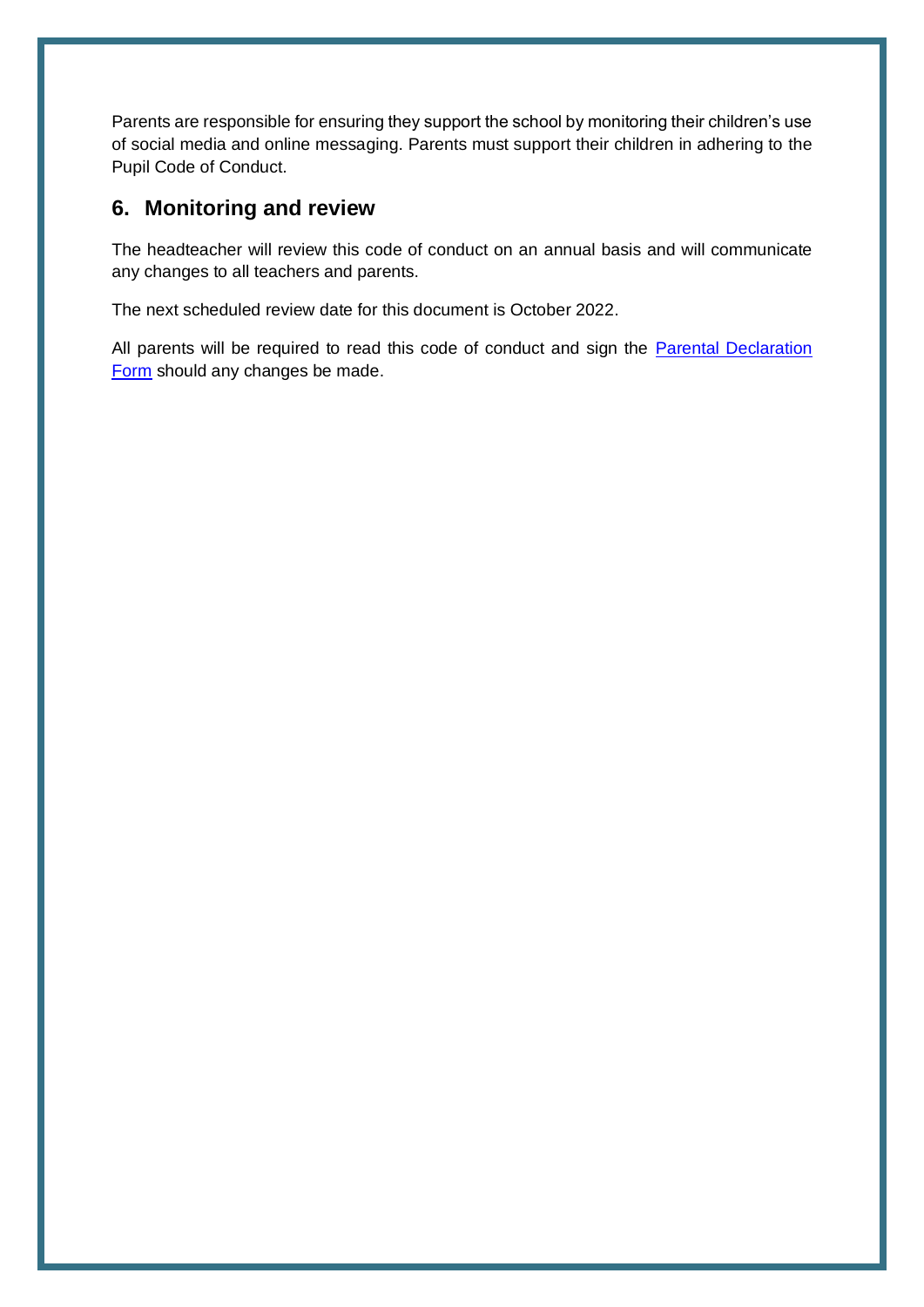## <span id="page-6-0"></span>**Acceptable Use of Social Media Letter to Parents**

#### **RE: Parents' use of social media**

Dear parents,

Mulbarton Primary school understands and appreciates the benefits of social media; however, there may also be some significant negative impacts, such as cyberbullying, which the school does not tolerate.

For us to set the best example possible to pupils at the school, we would like to invite parents to also lead by example. The school urges parents to review and sign our code of conduct, which outlines how to act when using social media.

Should the school be subject to any online abuse, we will take the appropriate action, which may include considering our legal options to deal with any defamatory or libellous activity on social media.

If any parents do have any concerns to raise, or would like to discuss this subject further, please contact myself directly on 01508 570326.

Kind regards,